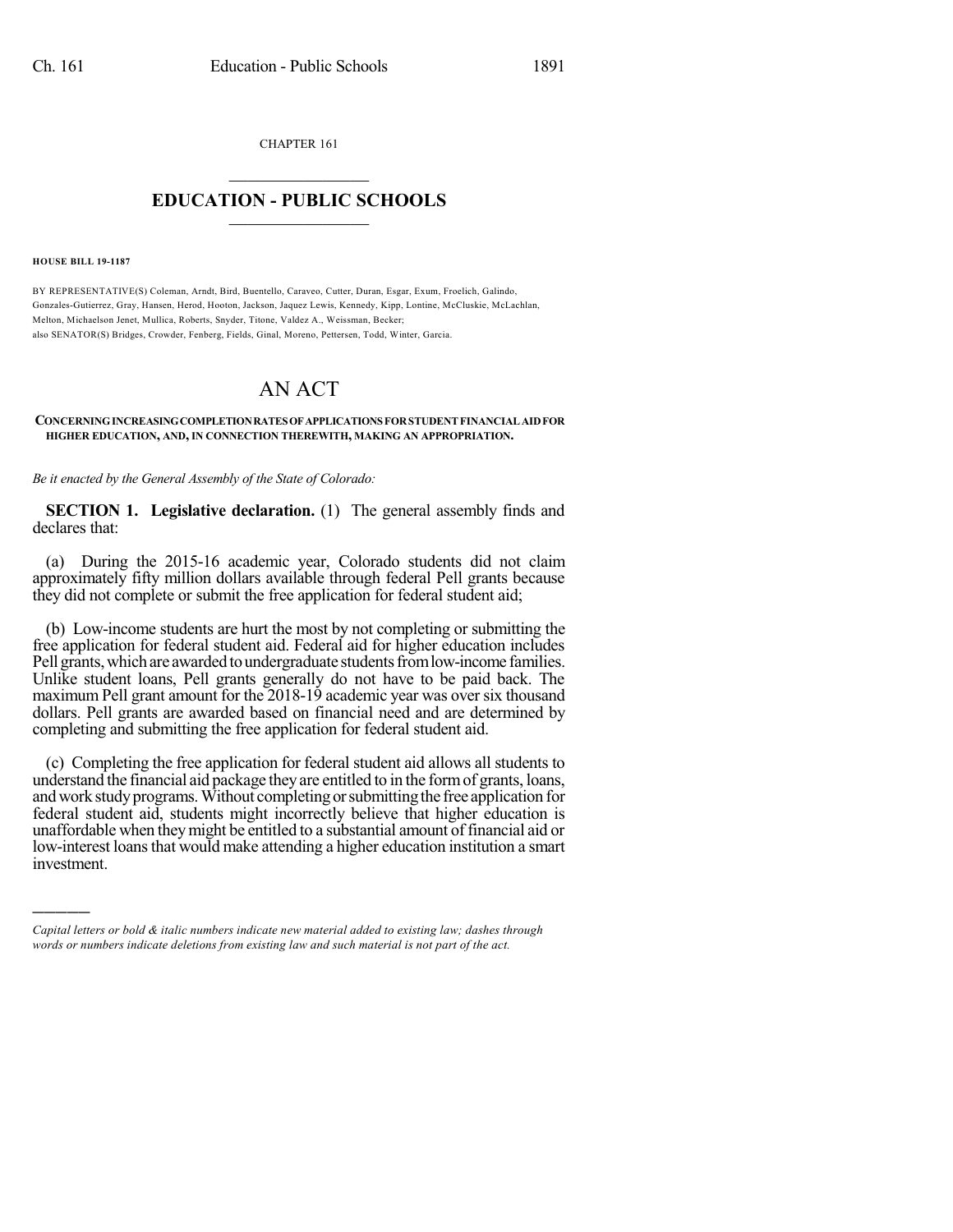(d) If high school graduates knew how much money was available for higher education, especially students from low-income families that are eligible for Pell grants, then more students would choose to attend higher education institutions.

(2) The general assembly, therefore, further declaresthat it isin the best interest of the people of Colorado to educate and support students and families with the completion and submission of the free application for federal student aid and applications for state student aid to claim available federal and state money so that more Colorado students are able to attain higher education degrees.

**SECTION 2.** In Colorado Revised Statutes, 22-91-104, **amend** (5) as follows:

**22-91-104. School counselor corps grant program - application - criteria grant awards - rules - repeal.** (5) (a) Subject to available appropriations, but not to exceed ten million dollars annually, the state board shall award grants to applying education providers pursuant to this section. The state board shall base the grant awards on the department's recommendations. Each grant has a term of four years beginning in the 2014-15 budget year. In making a grant award, the state board shall specify the amount of each grant.

(b) (I) IN ADDITION TO THE AMOUNT APPROPRIATED PURSUANT TO SUBSECTION (5)(a) OF THIS SECTION, THE GENERAL ASSEMBLY SHALL APPROPRIATE TWO HUNDRED FIFTY THOUSAND DOLLARS EACH YEAR FOR THE 2019-20, 2020-21, AND 2021-22 FISCAL YEARS, FROM THE GENERAL FUND TO THE STATE BOARD. THE STATE BOARD SHALL DISTRIBUTE THE APPROPRIATION TO THE EDUCATION PROVIDERS THAT RECEIVE A GRANT FOR THE FOLLOWING PURPOSES:

(A) DEVELOPING AND DISTRIBUTING INFORMATION TO STUDENTS, FAMILIES, AND SCHOOL LEADERS REGARDING THE FREE APPLICATION FOR FEDERAL STUDENT AID AND APPLICATIONS FOR STATE STUDENT AID,AND THE BENEFITS OF COMPLETING THE FREE APPLICATION FOR FEDERAL STUDENT AID AND APPLICATIONS FOR STATE STUDENT AID;

(B) DEVELOPING AND DISTRIBUTING INFORMATION TO STUDENTS AND FAMILIES REGARDING THE STEPS REQUIRED TO COMPLETE THE FREE APPLICATION FOR FEDERAL STUDENT AID AND APPLICATIONS FOR STATE STUDENT AID;

(C) TRAINING SCHOOL COUNSELORS ON BEST PRACTICES TO SUPPORT STUDENTS AND FAMILIES WITH FILLING OUT THE FREE APPLICATION FOR FEDERAL STUDENT AID AND APPLICATIONS FOR STATE STUDENT AID, WITH AN EMPHASIS ON SUPPORTING COMMUNITIES WHO HAVE HISTORICALLY LOW COMPLETION RATES OF THE FREE APPLICATION FOR FEDERAL STUDENT AID AND APPLICATIONS FOR STATE STUDENT AID; AND

(D) ORGANIZING AND HOSTING OPPORTUNITIES FOR STUDENTS AND FAMILIES TO MEET WITH STAKEHOLDERS WHO ASSIST IN COMPLETING THE FREE APPLICATION FOR FEDERAL STUDENT AID OR APPLICATIONS FOR STATE STUDENT AID.

(II) THIS SUBSECTION (5)(b) IS REPEALED, EFFECTIVE JULY 1, 2023.